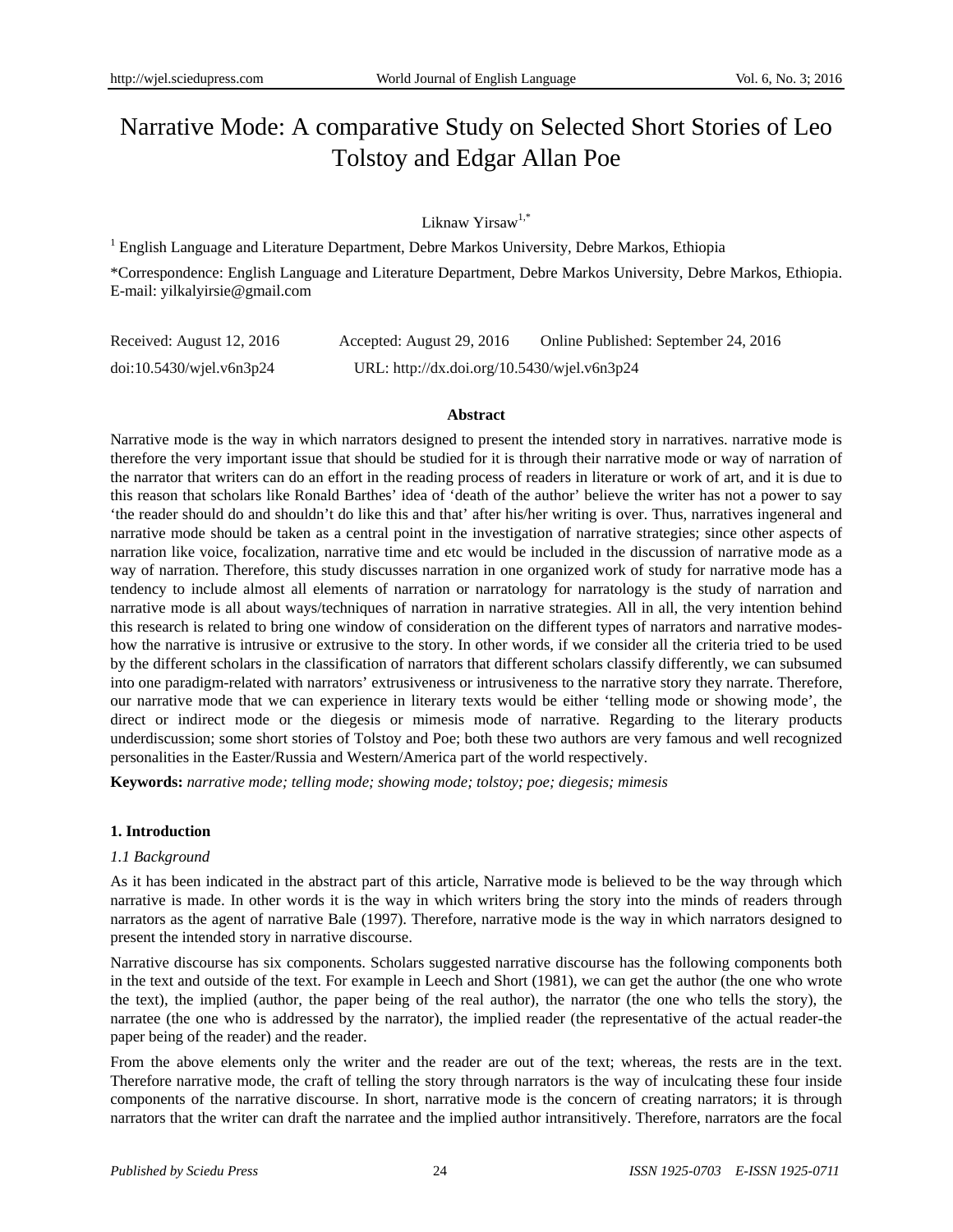points in the study of narrative mode, and scholars categorize narrators in different ways based on their own criterion. The two criteria that Gentte (1980) used to classify narrators are 'the narrative level that the characters belong' and 'the extent of their participation to the story they narrate'. We can have diegetic, intra-diegetic, hypo-diegetic and hypohypo-diegetic narrators as first, second, third and fourth degree narrators based on their level of belongingness. When we take the second criterion-their extent of participation in the story narrated, we can have hetero-diegetic and homo-diegetic narrators.

As Remmon Kenan (1983), we can have reliable and unreliable characters. Plus, as Chatman (1978), we can have cover and over narrators as categories of narrators. If we consider all the criteria tried to be used by the different scholars in the classification of characters above, we can subsumed into one paradigm-related with narrators' extrusiveness or intrusiveness to the narrative story they narrate. Therefore, our narrative mode that we can experience in literary texts would be either 'telling mode or showing mode', the direct or indirect mode or the diegesis or mimesis mode of narrative which or narrative is the point of discussion of the current study.

#### *1.2 Statement of the Problem*

As it has been indicated in the background part of this study, classifying the narrator inparticular and the narrative mode ingeneral in different categories is not systematic, and it is tiresome for it doesn't provide any earnings in the study of narration. Regardless the different criteria used in the classification or categorization, the very important issue here is how the narrative strategy/ narrative mode is intrusive or extrusive to the narrative story; and it is the concept that brings the different categories of narrator or narrative modes into one category or paradigm as be either 'telling mode or showing mode', the direct or indirect mode or the diegesis or mimesis mode of narrative. *It is less important to categorize narrators and narrative strategies/modes than to identify the features that mark their degree of audibility. A quantitative effect applies; the more identifying features the stronger our sense of narrator's presence. The 'none' or minimally narrated story is simply one in which no or very few such features occur* (Chatman, 1978: 196).

Therefore, as it is depicted in the extract above, the different narrative strategies or narrators (hetero-diegetic, homo-diegetic, authorial, figural, cover, overt, so on) can come into one category-inclined to the less presence and the more presence of the narrator, the showing mode and the telling mode of narrative strategy; and this is in a continuum. In other words, we couldn't have a clear demarcation in the leveling of showing and telling narrative mode. It is through the signals which indicate us the more and less involvement of the narrator in the narration process that we could sense the showing and telling modes of narration are in a continuum.

Plus, narrative mode is therefore the very important issue that should be studied for it is through their narrative mode or way of narration of the narrator that writers can do an effort in the reading process of readers in literature or work of art, and it is due to this reason that scholars like Ronald Barthes' idea of 'death of the author' believe the writer has not a power to say 'the reader should do and shouldn't do like this and that' after his/her writing is over. Thus, narrative ingeneral and narrative mode /way/ technique of narration should be taken as a central point in the investigation of narrative; since other aspects of narration like voice, focalization, narrative time and etc would be included in the discussion of narrative mode as a way of narration. Hence, as it has been indicated above, the point of discussion in this study is inclined to be a discussion on 'Narrative Mode on some Leo Tolstoy's and Edgar Allan Poe's Short.

The additional intention which led the research to study this study/a discussion on narrative mode is to discuss narration in one organized work of study for narrative mode has a tendency to include almost all elements of narration or narratology for narratology is the study of narration and narrative mode is all about ways/techniques of narration in narrative strategies. Plus, narratology is a recently inaugurated concept in the study of literature, thus, narratological elements like narrative mode is the issue which needs further investigations.

When we come to the literary products underdiscussion; some short stories of Tolstoy and Poe; both these two authors are very famous and well recognized personalities in the Easter/Russia and Western/America part of the world respectively; and this paper is intended to address the following research questions.

- $\triangleright$  Is there a significant difference in the different types of narrators supposed to be the mouthpiece of the narration process?
- $\triangleright$  Is there universally accepted narrative mode/technique used to narrate a certain issue/content?
- $\triangleright$  What are the signals used to identify the narrative mode employed in a certain text?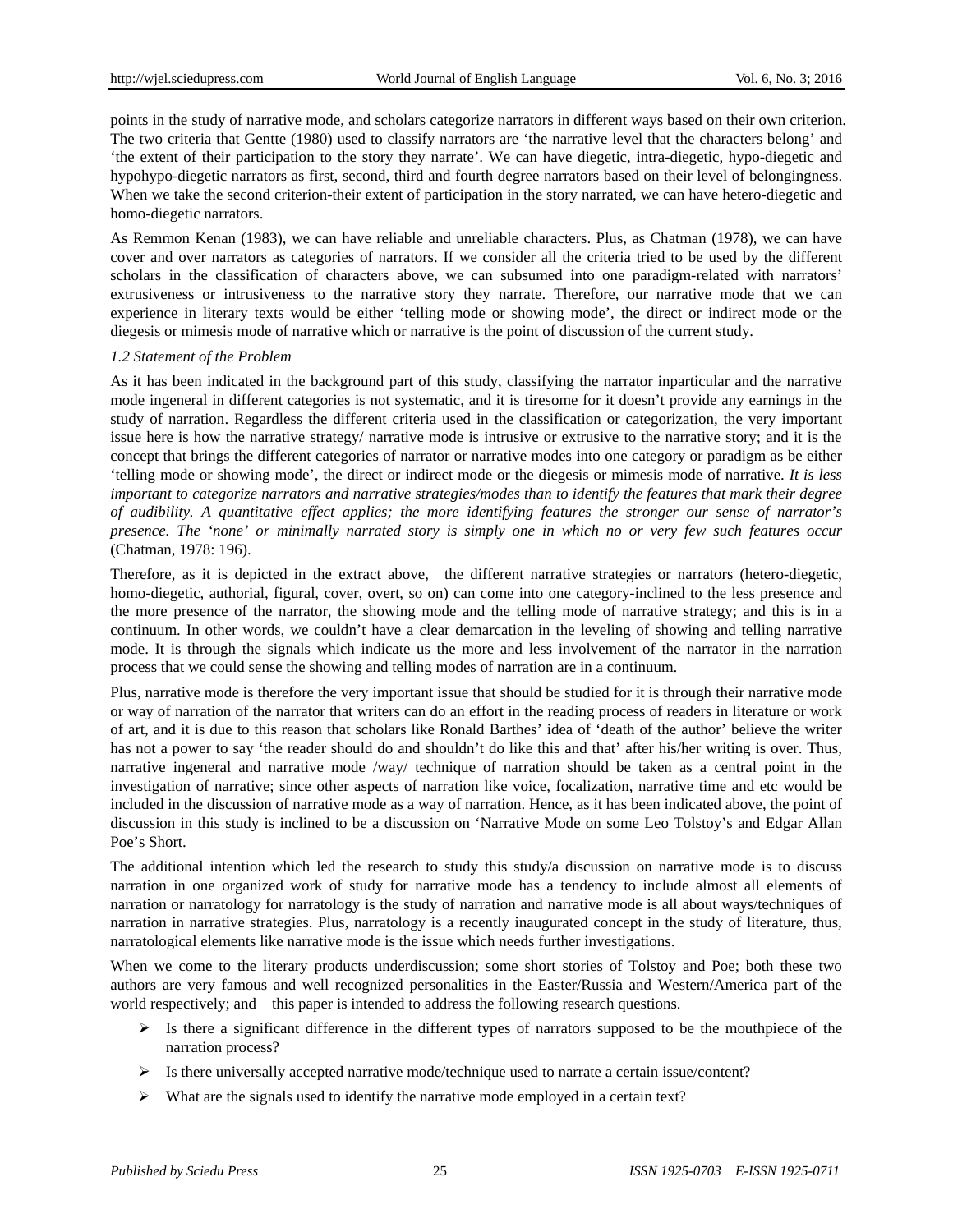## *1.3 Objective of the Study*

## 1.3.1 General Objective

The main objective of this study is to show the different categories of narration/narrative mode come into one paradigm- the narrative mode/narrator is intrusive or extrusive to the story, narrated in the narration process.

## 1.3.2 Specific Objectives

We can possibly deal the following issues by deducing ideas from the general objectives, stated above as the specific or minor objectives of the study.

The question of appropriateness: this is the issue related to identify the kind of narrative mode/telling or showing is convenient to a certain situation or area.

The kind of relationship between and/among the different categories of narrative modes, like the authorial/figural, the homo-diegetic/hetero-diegetic, first-person/third-person, etc mode narrative.

The expressions, texts or signals which enable us to identify the narrative mode in the narration process of texts.

## **2. Preliminary Review and Conceptual Framework**

This part of the paper tries to make an attempt to organize issues on the related literature and the theoretical framework on narrative mode and its related issues, like the very essence of narrative modes, the different modes/paradigms of narrative, narrators, thought and speech representation and etc.

## *2.1 Preliminary Review of Related Literature*

M.Mitchell and M Edugo (2003) came to a conclusion, narrative skill or technique is the skill which includes issue like relationship between among personal stories, culture, and political forces in which life stories do not simply reflect actual events but actively shape who an individual is.

Michael Bamberg (2010). **Narrative Analysis** Narrative inquiry that is more interested in how meaning is conferred onto experience, especially in narratives of personal experience about concrete life situations (starting from experiences such as menarche or first romantic involvements to larger research questions such as divorce, professional identity--all the way up to aging and life satisfaction) has traditionally leaned more toward the employment of qualitative research procedures.

Jan Christopher Meister*. (*2013) came to a conclusion as Narrative Mode as is dedicated to the study of the logic, principles, and practices of narrative representation. Therefore narrative mode mat be taken as everything in narratology.

Julia Chaitin. (2003), the study on the technique of storytelling /narration/narrative mode came with a conclusion that narrative mode is always there as narrative is there; People are storytellers they tell narratives about their experiences and the meanings that these experiences have for their lives. All cultures and societies also possess their own stories or narratives about their past and their present, and sometimes about their view of the future. These narratives include stories of greatness and heroism, or stories of periods characterized by victimhood and suffering.

Demeke Tassew. (2014) is a paper coming to an end with the conclusion that it is the way narrative forms are constructed motivates the textual and contextual meaning of the text. Alem (2011) MA thesis on narrative mode on selected Aimattadoo's short stories came with the conclusion that the narration on the short stories underdiscussion is provided in most cases with telling mod of narration. In addition the MA thesis made by Melkie (2011) on narrative mode on Achebe's novel, A man of the People came with the conclusion that the narration process of the novel is influenced with telling the contrasting effects of the two/ new and old generations of West Africa.

## *2.2 Conceptual Framework*

## 2.2.1 Narrative Mode

*Narrative inquiry is increasingly being used across disciplines in the human sciences to investigate a multitude of questions… Narrative inquiry has increasingly gained popularity among researchers and academicians in the last several decades. It is utilized across academic disciplines and professions*, Riessman (2008). From this we can understand that narrative mode is there every disciplines and as old as human life as narration have been experienced. In other words, narrative is not a recent phenomenon though its scientific study-has been inaugurated recently. Therefore, narrative mode was (is) there as human life came to be both in Literature and other fields and in any life engagements. *Narrative is all around us not in the novels or in historical writings* (Fludernik, 2009: 12).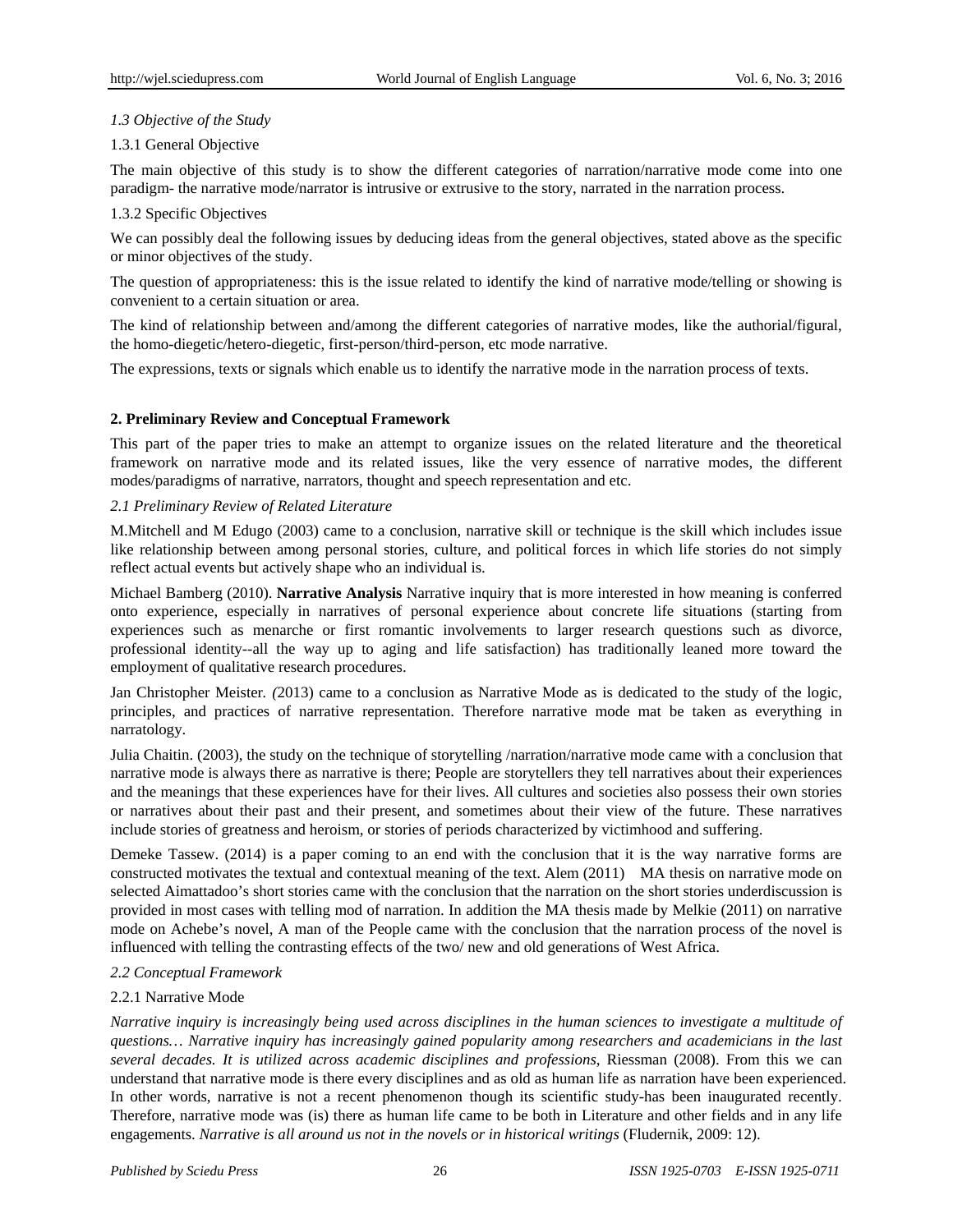Therefore, narrative mode is an intentional technique of storytelling; *Narratives are intentional communication artifacts; intentionally fashioned devices of representation that works by manifesting the communicative intentions of their markers. The representational content of a narrative is the story it has to tell, and we can provide a notion of representational content which fits both fictional and nonfictional narratives* (Currie, 2010: 17). This intentional storytelling is achieved through creating narrators/story tellers as the agent of the writer based on his/her choice of narration; and it is good to review concepts on narrators as narrators are the focal points in the discussion of narrative mode.

#### 2.2.2 Narrator

*A narrator is someone or a person that tells or represents the story to the audience* (Chatman, 1978; 34). *A narrator is the person or an agent of someone in a narrative fiction whose account of a story is presented or happened in an imaginary world* (Jahn, 2005: N2.2.2).

Therefore, a narrator in narrative mode is an element of narrative communication, crafted by the write of an imaginative work, and it is the one who is participating in rendering a story of a narrative discourse. Narrators in narration are expected to be responsible to his/her identity, degree and manner. These three concepts, identity, degree and manner are use in narrative modes to show the 'intrusiveness' and 'extrusiness' of the narrator; in turn, this shows us whether the narration is experienced in showing or telling mode of narration.

Scholars contradicted in their assumption about the presence of narrators in narrative communication. There may/may not be a narrator-narratee relationship in narrative Chatman (1978). However;

*In my view, there is always teller in the tale, at least in the sense that any utterance or record of an utterance presupposes who has uttered it. Even, when a narrative text presents a passage of pure dialogue, manuscript found in a bottle, or forgotten letter and diaries, there is in addition to the speakers, or the writers of this discourse a 'higher' narratorial authority responsible for 'quoting' the dialogue or 'transcribing' the written records*( Remon-Kenan, 1983: 88).

Here, she believes that the notion of narrator-narratee relationship is not optional; it can be minimally defined as the agent which at the very least the narrator may engage. In other words, she argues the narrator may hide/covertly reveal her/himself, but the narrator is not totally absent in the narration process. This notion of covertly intermediating tells us that it is impossible to enter in the hearts and minds of characters with no intermediacy of the narrator in any mode of narration.

*The in-experience reader may make the mistake of thinking that the story comes to him unmediated. But no such mistake can be made from the movement that the author explicitly places a narrator into the tale, even if he is given no personal characteristics whatever* (Booth, 1982:153).

In addition, another strongly argues the unavoidable nature of a narrator in a narrative text. *In 1954, Wolfgang Kayser warned that if lose of sight of that the narrator is 'someone' who tells a story, the novel is dead: 'the death of the narrator is the death of the novel'* (quoted in Richardson, 2006: 1). So, here one should consider that though there is not a clearly observable distinction between the author and the narrator in some showing narrative narration, there is always a narrator as the text is there. From this we can say that whatever the narrator is hidden which couldn't easily or distinctively be identified by the reader, there is always a narrator as a certain text is there in the narration process.

In addition to narrator, 'point of view and its relation to narrative mode' is a very important issue that should be discussed in the discussion of narrative mode as a technique of narration.

2.2.3 Point of View and Its Relation to Narrative Mode

Chatman (1978) states that point of view may be seen from someone's eyes (perception), from someone's worldview (ideology and conceptual system), and from someone's interest (vantage) termed literal, figurative and general interest respectively. *The crucial difference between point of view and narrative voice is that point of view is the physical place or ideological situation practical life orientations to which narrative events stand inrelation, narrative voice, on the contrary refers to the speech or other overt means through which events and existents are communicated to the audience. Point of view doesn't mean expression; it only means the perspective interms of which expression is made* (Ibid: 153)

Therefore, it is possible to say point of view is the perspective from which meaning is made through the voice we hear. So who is directly communicating with the reader is the voice, and from what position or angle the story is told or what channels of information the narrator tries to convey about the character is the point of view.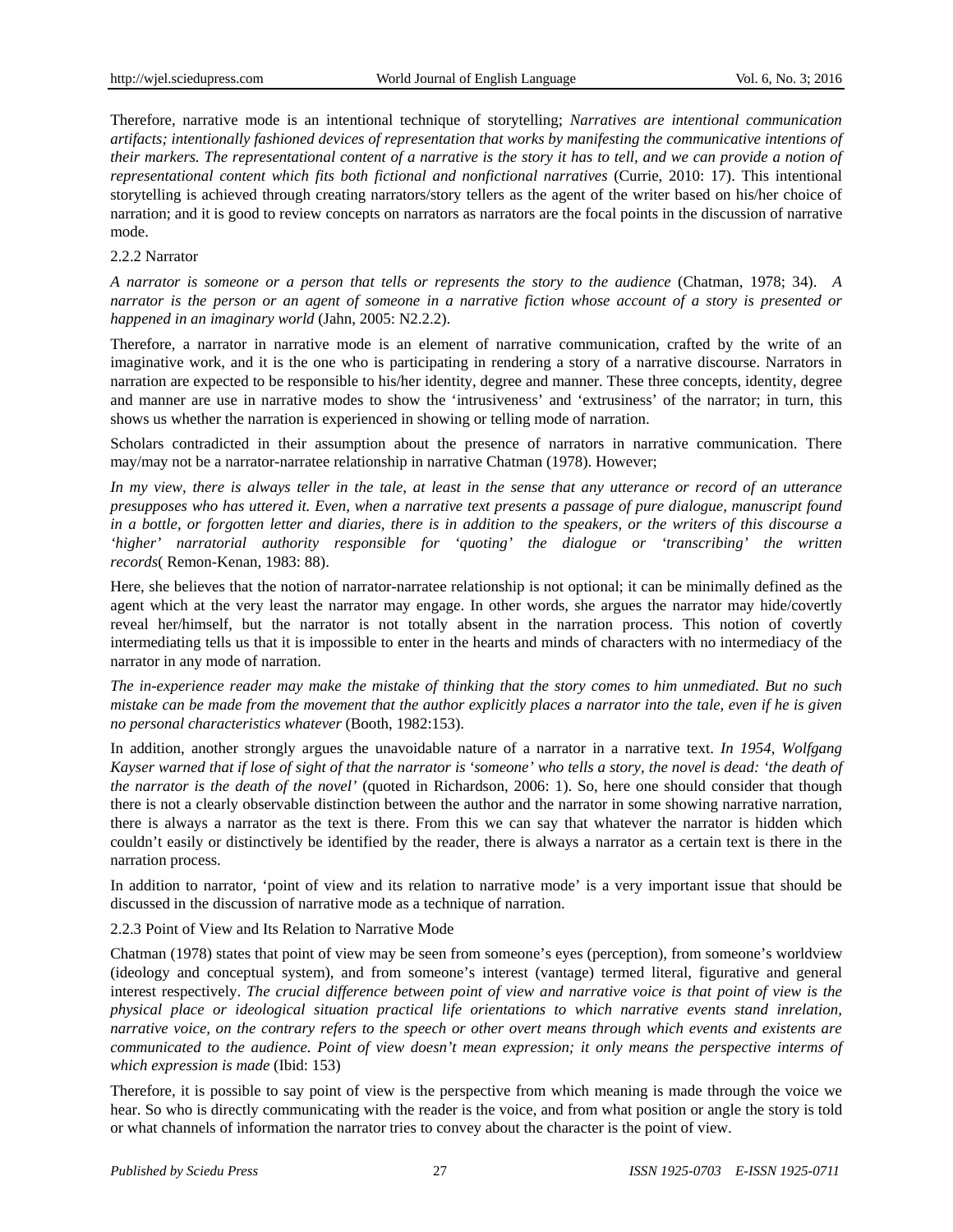To sum up both point of view and narrative have implications to the narrative mode that writers choose to show which voice of narration should be heard to what stand of understanding/view point is conveyed. Mostly, in showing mode of narration narrative voice and point of view may be overlapped for the narrator tries to take us into the minds and hearts of characters so that we are coming to the view points of characters; on the contrary voice and point of view have a relatively identified gaps in telling mode of narration for the great involvement of the narrator is there in telling mode of narration; hence, we are supposed to hear the voice of the narrator and experience the vantage point of the character for the story is expected to be all about the character. It is due to this reason that point of view and voice are considered to be point of arguments in the narrative mode of narration.

#### 2.2.4 Speech and Thought Representation

It is known that speech and thought representation is the mechanism through which writers bring characters into life as human agents. The representation of speech and thought is mostly related with point of view, tone and distance of the narrator. Based on these elements, point of view, tone and distance, we can categorize speech and thought representation in forms of gradation from scenic/showing mode of narration to telling mode of narration as free-direct speech, direct speech, free-indirect speech and indirect speech, and the same is true for the thought counterparts of these speech acts.

According to Leech and Short (1981), except some categories, available to the writer in representing his/her characters' speeches are the same as to represent characters' thoughts and distinguished in similar ways. So, what are these speech and thought categories and who are the distinguished one from the rests?

#### 2.2.4.1 Categories of Speech Representations

The following list of speech representation category is arranged based on their level of distance of the narrator- from the most showing to telling mode of narration. In other words the presence of the narrator is increased as we move from one to the next list.

Free-direct speech (FDS) is a category of speech representation which is the untagged form of direct speech. Direct speech (DS) is the exact or direct utterance of characters. It is due to this reason that the author/narrator presents the speech to us with quotation marks (") to reveal the utterances are the characters' own words. Free-indirect speech (FIS) is the category of speech representation between direct and indirect speech representations. It is different from direct speech in a backshift of the tense because of its nature of indirectness, and it is different from direct speech because of its lack of introductory reporting clause. The last type of speech representation category is indirect speech (IS), and it is presented the characters discourse in narrator's words by shifting one stage back in the tense and shift of pronouns with the utilization of introductory reporting clause; this is the speech representation category in which telling mode is experienced than the rest of the speech representation categories.

#### 2.2.4.2 Categories of Thought Representation

Leech and Short (1981) suggests that it was speech representation that received priority than thought representation in novelist expressions. In other words speech representation had got attention before thought representation. However, in the twentieth century, the idea of thought representation has got inaugurated, and now it is a common practice. Basically, thoughts are the basic foundations of speeches for speeches should be thought before they are verbally produced.

Except some exceptional, the categories of thought representations are similar with their speech counterparts. When we see the exceptional, the distance of the narrator from the thoughts and speeches of characters, the distance of the narrator in free-direct speech and its thought counterpart is not similar. In the case of free-indirect thought we are not nearer to the character's mind than free-indirect speech. The issue will be clear when we consider the base-line or the norm. It is the concept which implies the narrator's presentation of the direct or exact thoughts and speeches of characters. This norm is different in the case of indirect speech and its thought counterpart. Direct speech is taken the baseline in speech representation; whereas, it is not the direct thought, rather it is the indirect thought taken as the norm or baseline. Because, scholars argue that it is impossible to know what characters exactly think; thus narrator's intermediacy in thought representation is unavoidable. The direct perception of someone's thought is not possible, direct thought is perceived as more artificial than indirect forms. When DT is used, the writer is the effect saying, this is what the character would have said if he had made his thought explicit. It is this explicitness which gives rise to the conscious qualities of DT and FDT (Leech and Short, 1981: 345).

All in all, except the above explained issues, the categories available to the writer in representing the thoughts of his/her characters are similar to what he/she uses to represent the speeches of characters. Therefore, we can have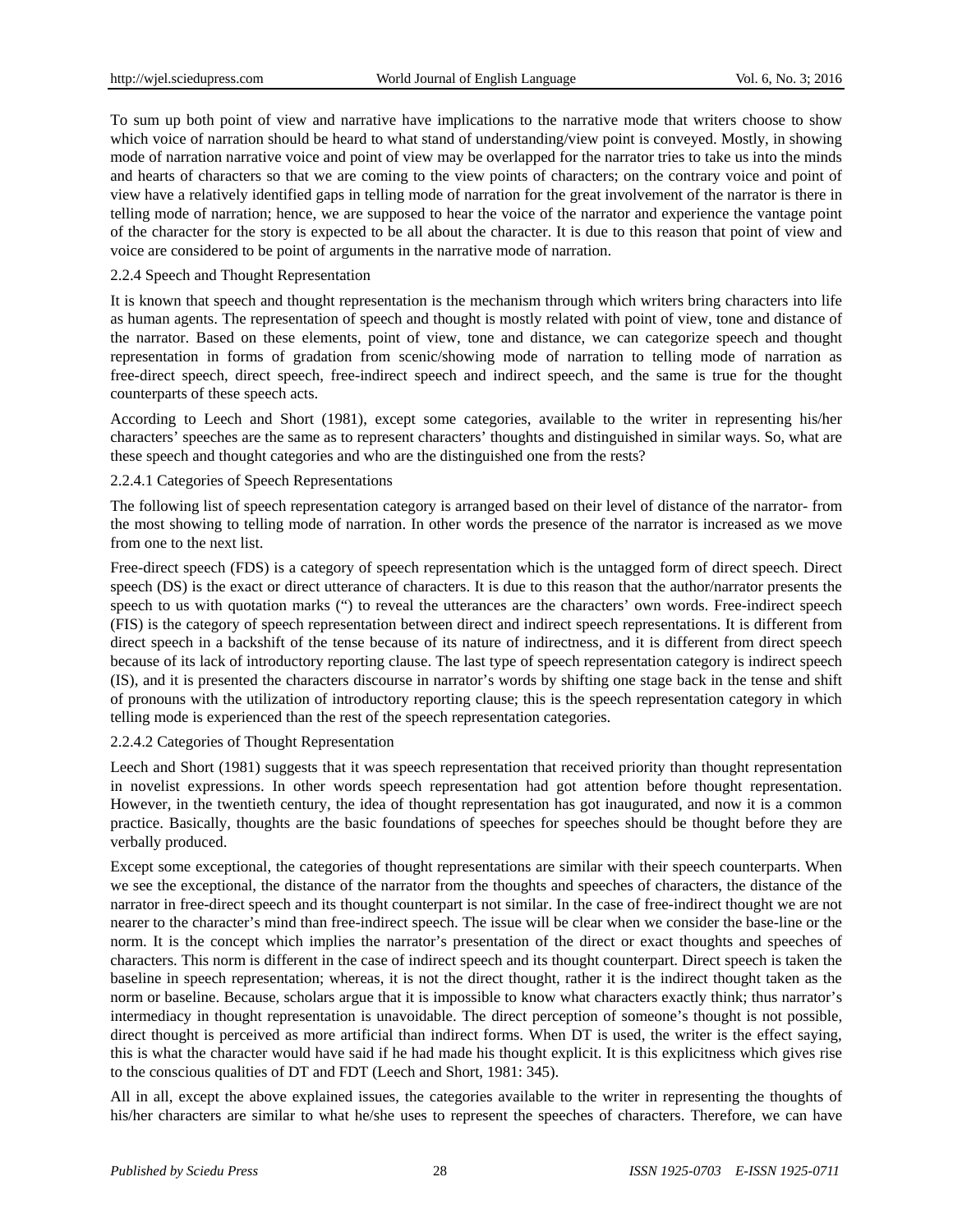free-direct thought, direct thought, free-indirect thought and indirect thought as their categories of speech representation counterparts are there.

There are ideas like 'stream of consciousness' and 'psycho narration' raised inrelation to thought and speech representation especially with thought representation. Stream of consciousness has been originated by known American psychologist, William James Chatman (1978), Leech and Short (1981), Short (1996), Jahn (2005), toolan (2001). These experts suggest that stream of consciousness is mostly related with interior monologue or internal monologue, and it is broader than interior monologue; they defined 'stream of consciousness' as I the random ordering of thoughts and impressions in characters' minds'. Similarly, Jahn (2005) states 'psycho narration' is the textual representation of the characters' conscious or unconscious mental states through narrative report of discourse or narrative perception. Narrative report of discourse is the narrator's skill of rendering the characters' speech and thought in his/her own words, and narrative perception is the textual representation of the characters' perception mainly by psycho narration, indirect discourse and free-indirect discourse Chatman (1978), Leech and Short (1981), Short (1996).

In addition to stream of consciousness and psycho narration, mind style is the concept that should be treated inrelation to speech and thought representation. Leech and Short (1981) states mind style is one's typical mode of perception or patterns of thinking, or in simple terms, is one's mindset or one's world view. We can clearly identify the character's mind style if we are exposed with the point of view of the characters; plus, the character's point of view may be represented by the mind style of the character or by the mind style of the narrator of the narrative discourse. In the first case the narrator presents us with the direct thoughts and speeches of the character so that we are nearer to the character, and it is considered as a showing mode of narrative. However, the second case takes us to a telling mode of narration, because the characters point of view is perceived from the mindset of the narrator as it is an overt narrator since its involvement in the narration process is high.

Moreover, the interrelation of point of view and speech and thought representation inrelation to the identification of the narrator under the notion of narrative mode, there are signals that we need to consider to level the type/nature of narrative mode employed in the narration process of a narrative discourse. Chatman (1978) lists signals which show us the feature of a telling mode of narration in which the narrator is overtly involved. Here is the list in ascending order from the least telling to highest telling mode of narrative; description of setting, identification of characters, temporal summary, definition of characters, reporting what the characters did not say or think and commentary-interpretation, judgment and generalization.

Description of setting is one of the signals the presence of the narrator/telling mode of narration, and it is the weakest marker of telling narrative mod, even we can get description of setting in less narrated stories. The important point here is considering from what point of view description is made. So, the narration would be a signal for telling mode when the description is made from the narrator's point of view, but if the description is made from the point of view of the character, the narrative mode is not a telling mode; rather, it is a showing mode of narration.

The identification of the character is another indicator/signal of telling mode; because, in most cases identification of characters is made with the narrator's prior experience or acquaintance with the character of the story so that the narrator is nearer to the narration process. Temporal summary or summary of a synopsis of a single incident in the story line which is made as result of the narrator's intention to answer the reader's answer in each interval of the story-line is an additional signal of telling mode of narration.

Plus, definition of characters, introducing characters to the audience by the narrator is again another signal of telling mode of the story. Moreover, telling mode of narration is related with narrator's report of what the character doesn't say /think. It is natural that the character is unable to think or say every aspect of narration. In this case the narrator is supposed to show not only the character says/thinks; but also, what the character doesn't say/think in the narration process.

The last and highest indicator is telling mode is the narrator's skill of providing commentary including in interpretation, judgment and generalization.

*Commentary is either implicit (ironic) or explicit. The later includes interpretation, judgment, generalization and self conscious narration. Among these explicit comments, the first three are upon the story. Interpretation is the open explanation of the gist, the relevance and the significance of the story elements. Judgment expresses the moral or other value opinions. Generalization makes reference outward from the fictional to the real world either to universal truths or actual historical facts. Self conscious narration is a recently coined term used to refer comments on the discourse rather than the story* (Chatman, 1978: 228).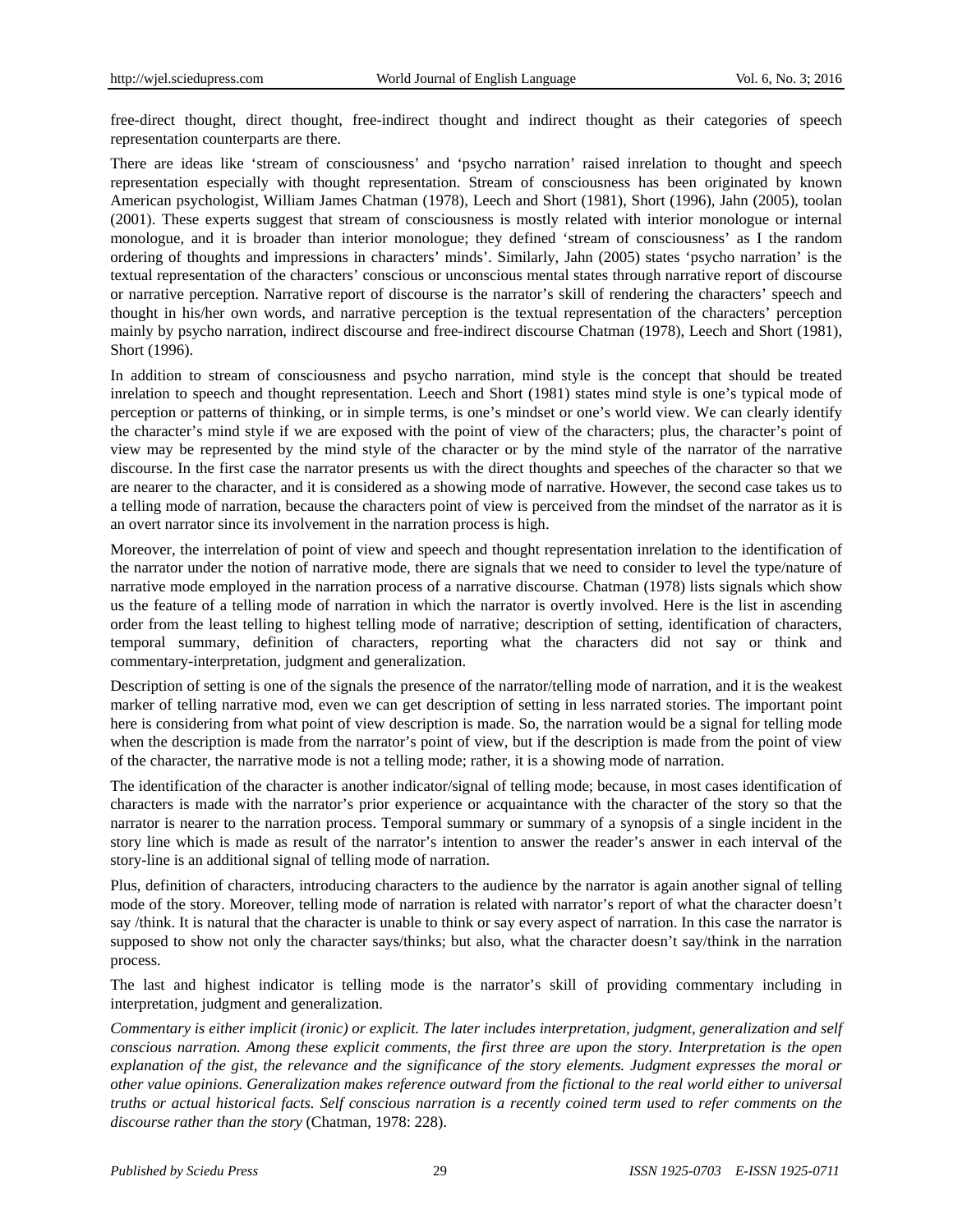So far, we have seen the some of the signals which indicate telling mode of narration where any element of narration whose point of emphasis is from the narrators point of view in the narration process; whereas, any mode of narration presented from the character's point of view where the narrator's involvement is out of the story line is considered a showing mode of narration.

## **3. Method of the Study/ Theoretical Framework**

Here the research is a qualitative study; thus, the study is carried out the textual analysis method which focuses on the descriptive and critical textual analysis of the short stories under discussion inrelation to the narrative mode, employed in the narrative process as a technical issue of considerations. In other words, the technique issue/narrative mode is investigated through content or textual issue treated in the text as technique and content are inseparable aspects in literary works as the two sides of a coin.

This investigation is carried out based on **the theoretical framework** that Chatman (1978), Remmon Kenan (1983) and Leech and Short (1981) used to identify the highly or less involvement of the narrator in the identification of the narrative mode employed in literary texts either in a showing or telling mode of narration based on the signals which show the authorial involvement in the narration mode, point of view and speech and though representation.

To do so, as it has been indicated in the conceptual framework part of this paper in chapter two, Chatman and the other aforementioned scholars listed five textual clues or signals which indicate the presence of the narrator in the narration process; in turn, this implies us the telling mode of narration in ascending order from the least presence to the highest presence of the narrator as: description of setting, identification of characters, temporal summary, definition of characters, reporting what the characters did not say or think and commentary-interpretation, judgment and generalization.

Coupled with these signals, the issue of **point of view** and **speech and thought representation** will be considered in the analysis process of the short stories of the point of discussion. Because it is the point of view either the point of view of the narrator or of the character determines either the narrative mode is showing or telling. If any narration is made from the point of view of the character, the narrative mode employed is showing; whereas, if the narration is made from the point of view of the narrator, the narrative mode is inclined to be telling mode of narration.

Likewise, it is through the representation of characters' speech and thought that the narrator can make the narration. As Leech and Short (1981) If the character presents the direct speeches and thoughts of characters without any authorial involvement, the narrative mode employed is inclined to be scenic/showing mode of narration as we readers are taken nearer to the minds and hearts of characters. On the contrary, if the narrator presents the speeches and thoughts of characters through the authorial involvement, the narrative mode used to make narration is inclined to be a telling mode of narration.

For having as sample analysis to show how the analysis of the study that I am going to carry out, I have **randomly selected** two short stories from the two representative selected authors. I have selected "God Sees the Truth, but Waits from Tolstoy" and "The Tell- Tale Heart" from Poe. Plus I have tried to categorize each short story both in the showing and telling mode of narration in the analysis part of this paper. I.e. both the showing and telling mode of the narration in each short story is treated independently, and these short stories are attached in the appendixes.

## **4. Sample Analysis**

An endeavor has been attempted to give the theoretical concepts for narrative mode in fictional works. Now there will be an attempt to deal the sample analysis in line with the theoretical concepts mentioned so far on the short stories selected to be analyzed.

Scholars believe that certainty is not absolute in the analysis and interpretation of literary products because of the difference in sensing the various features/elements by readers differently.

*When a narrative situation of a passage clearly proves to be authorial or figural, the imaginative process in the individual reader encompasses by in the individual reader is by no means fixed with absolute certainty. A reader's sensitivity will depend on his ability to see a given narrative element as characteristic of report like narration or of scenic presentation* (Stanzel, 1971: 29).

However, thanks to the ideas of the different scholars mentioned in the conceptual and theoretical framework as well, it is possible to minimize the problem of certainty mentioned above. It is through the various signals or textual clues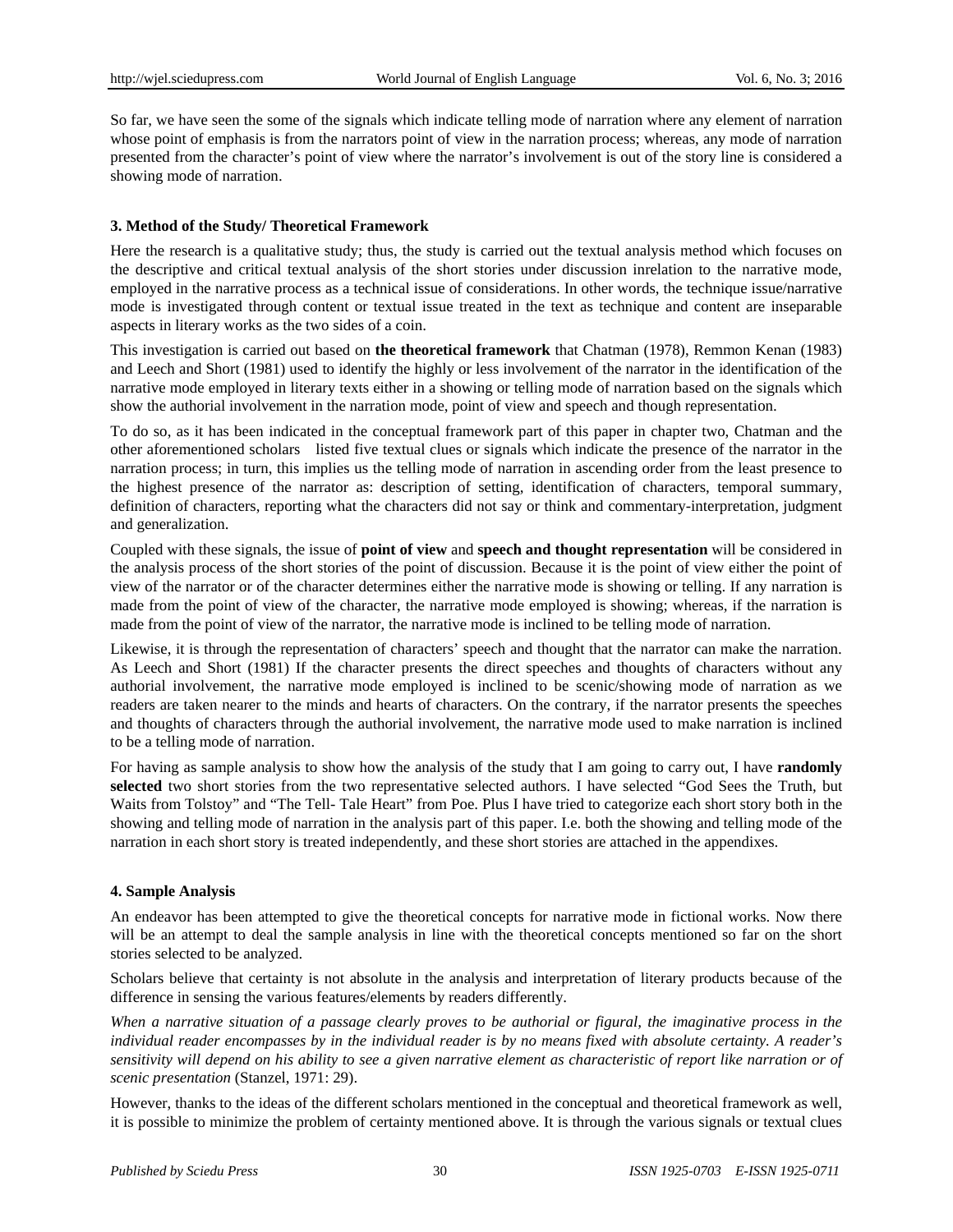and through point of view that we can identify the type of narrative mode employed in a certain text. Therefore, the sample analysis of narrative mode in the short stories, "The Tell- Tale Heart" and "God Sees the Truth, But Waits" goes independently as follows.

*4.1 The Analysis of Narrative Mode in "God Sees the Truth, but Waits"* 

4.1.1 The Telling Features of Narrative Mode in "God Sees the Truth, but Waits"

Regarding the telling feature of the narrative mode in the story underdiscussion, the narrator is an omniscient third person narrator who knows not only the characters do and say, but also what the characters think and like to do or say. The short story underdiscussion is narrated both in a scenic and telling mode of narration. Therefore, we can have the following textual extracts as sample features of telling narrative mode employed in the short story of my point of discussion.

*Aksionov was a handsome, fair-haired, curly-headed fellow, full of fun, and very fond of singing. When quite a young man he had been given to drink, and was riotous when he had had too much; but after he married he gave up drinking...,* P.1. Here in the extract above we can understand the narrator's feeling or attitude in expressing the character's/Aksionov's trait as the words and expressions: 'handsome', 'fair-haired', 'full of fun', 'fond of singing' and others reveal. Therefore, this textual clue can be taken as an exemplary evidence for the utilization of telling mode of narration in the narration process of the story underdiscussion.

In addition we can have a look at of the following textual extract as a telling mode of narration.

*It was not Aksionov's habit to sleep late, and, wishing to travel while it was still cool, he aroused his driver before dawn, and told him to put in the horses…,* P.1.

The expression, '*It was not Aksionov's habit to sleep late, and, wishing to travel while it was still cool,* in the extract above indicates us the narrator's skill of commentary on the personal traits or habits of the character, Aksionov sothat the extract is an indicator of telling mode of narration.

Plus, we can look the following extract under the discussion of telling mode of narration in the story underdiscussion.

*…all the twenty-six years of his prison life, and his premature old age. The thought of it all made him so wretched that he was ready to kill himself,* P. 6.

The expression, '*The thought of it all made him so wretched that he was ready to kill himself'*, in the extract tells us the narrator's skill of judgment that the character Aksionov is ready /coming to kill himself because of the experiences he had suffered, and it is or judgment is the highest indicator of a telling narrative mode in the narration process.

Moreover, we can add the following extract as an indicator of a telling mode of narrative reflected as the narrator's judgment in the narration process of the short story underdiscussion.

*A fortnight passed in this way. Aksionov could not sleep at night, and was so miserable that he did not know what to do,* P. 6. Here, the expression. '…*was so miserable…*' is telling us the narrator's feeling that the situation that the central character, Aksionov went through was miserable so that the narrator pities the character; and it is one manifestation of a narration process in which telling narrative mode is employed.

In short the extracts highlighted above are some of the extracts which enable us the utilization of telling mode of narration in the narrative process of the short story, "God Sees the Truth, but Waits" which is a point of discussion in this paper. The next section of this paper presents us with the showing mode of narration of the short story mentioned above.

4.1.2 The Showing Features of Narrative Mode in "God Sees the Truth, but Waits"

The showing mode of narrative in the short story underdiscussion is mostly experience in the narrator's skill of representing the characters direct discourse. For example, the following direct characters' speeches are exemplary extracts which show this case.

*One summer Aksionov was going to the Nizhny Fair, and as he bade good-bye to his family, his wife said to him, "Ivan Dmitrich, do not start to-day; I have had a bad dream about you."* 

*Aksionov laughed, and said, "You are afraid that when I get to the fair I shall go on a spree."* 

*His wife replied: "I do not know what I am afraid of; all I know is that I had a bad dream. I dreamt you returned from the town, and when you took off your cap I saw that your hair was quite grey."* 

*Aksionov laughed. "That's a lucky sign," said he. "See if I don't sell out all my goods, and bring you some presents from the fair.*" P.1. In the extract above, except the first line in which the narrator introduces the setting of the dialogue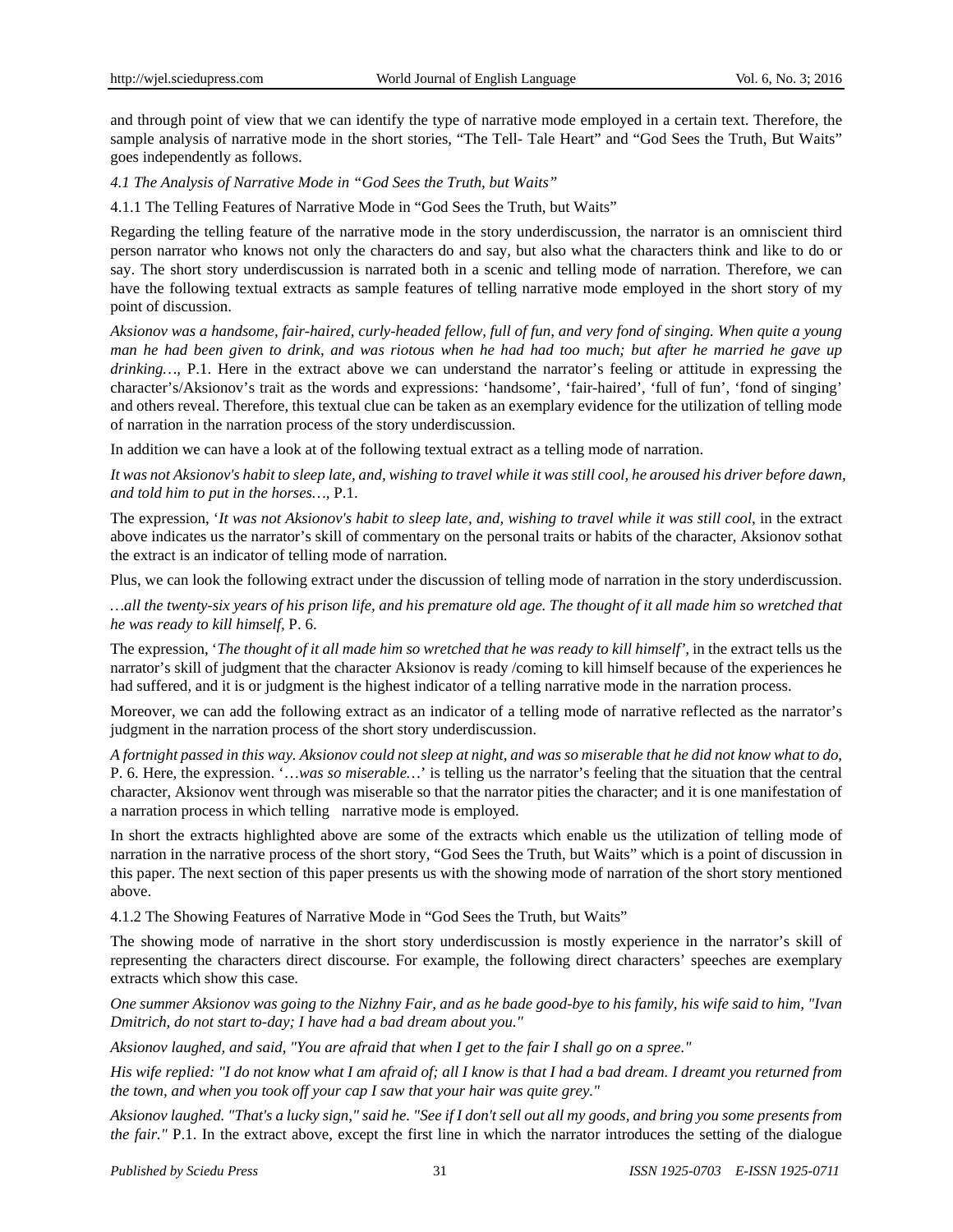between the central character of the story, Aksionov and his wife, all the sentences are the direct speeches of the characters through which the narrator takes us into the minds and hearts of the characters sothat we are nearer to the characters; and the intermediacy of the narrator is minimal; in turn, which shows us the scenic or showing presentation of the narration process. Plus, in the extract above, we have a foreshadowing one feature of scenic presentation in the form of 'dream' that the wife of Aksionov dreamt as the expression, *wife said to him, "Ivan Dmitrich, do not start to-day; I have had a bad dream about you."* indicates. Here, though Aksionov rejects his wife's advice, we can intellectually/technically guess that if he doesn't accept her advice, he will experience some sort of bad condition; and that is what Aksionov has got the development of the story. Therefore, it/foreshadowing in the form of dream in this story is one feature of scenic presentation of narration. This is not the only foreshadowing used in the story; we have another example in the story underdiscussion. Forexample, the expression in the story, *"It seems that only God can know the truth; it is to Him alone we must appeal, and from Him alone expect mercy."* reveals the expression uttered by the central character of the story, Aksionov when everybody including his wife is hesitating to accept the truth behind Aksionov; and even the title of the short story, "God Sees the Truth, but Waits" implies that it is only God reveals and knows the truth the case behind Aksionov where he has been accused of the case which he doesn't know; and it has been revealed after twenty six years of prison. Therefore it is an exemplary foreshadowing for the scenic presentation of the story.

In addition we can have much more direct speeches used in the story; and some are listed below as extracts taken from the actual story.

*Then his wife said, "It was not for nothing I dreamt your hair had turned grey. You remember? You should not have started that day." And passing her fingers through his hair, she said: "Vanya dearest, tell your wife the truth; was it not you who did it?"* P.3.

*"Where are you from?" asked some one.* 

*"From Vladimir. My family is of that town. My name is Makar, and they also call me Semyonich."* 

*Aksionov raised his head and said: "Tell me, Semyonich, do you know anything of the merchants Aksionov of Vladimir? Are they still alive?"* 

*"Know them? Of course I do. The Aksionovs are rich, though their father is in Siberia: a sinner like ourselves, it seems! As for you, Gran'dad, how did you come here?"* P.5.

Plus, we can add the following vast extract as an exemplary extract for the scenic presentation of the story underdiscussion.

*When Aksionov heard these words, he felt sure this was the man who had killed the merchant. He rose and went away. All that night Aksionov lay awake. He felt terribly unhappy, and all sorts of images rose in his mind. There was the image of his wife as she was when he parted from her to go to the fair. He saw her as if she were present; her face and her eyes rose before him; he heard her speak and laugh. Then he saw his children, quite little, as they: were at that time: one with a little cloak on, another at his mother's breast. And then he remembered himself as he used to be-young and merry. He remembered how he sat playing the guitar in the porch of the inn where he was arrested, and how free from care he had been. He saw, in his mind, the place where he was flogged, the executioner, and the people standing around; the chains, the convicts…, P.6.* 

Here, the description above is a description made by the narrator of the story from the point of view/view pint of the character of the story, Aksionov in a scenic/showing mode of narrative. So, though the extract is made of an extensive description which seems to be a telling mode of narration, it is not a telling narration; rather, it is a scenic presentation because of its feature of creating an image from the view point of the character of the story. Therefore, any description of something in the narration process should not be taken as a marking feature of telling narrative mode; rather, from what view point the description is made should be considered as a central point of argument. In other words, if a description is made from the character's view point, the narrative mode is inclined to be a scenic/showing mode of narrative as long as the description takes us nearer to see things from the minds and hearts of the character of the story.

*4.2 The Analysis of Narrative Mode in "The Tell- Tale Heart"* 

4.2.1 The Telling Features of Narrative Mode in "The Tell- Tale Heart"

Regarding the telling feature of the narrative mode in the story underdiscussion, the narrator is the first person narrator who tells us his own experience. The narrator in this case is the character of the story since the narrator is part and parcel of the experiences/events in story line. The short story, "The Tell- Tale Hear", the narrator tells us the first person narrator, the character of the story his own action that he killed his old neighbour because of his hate to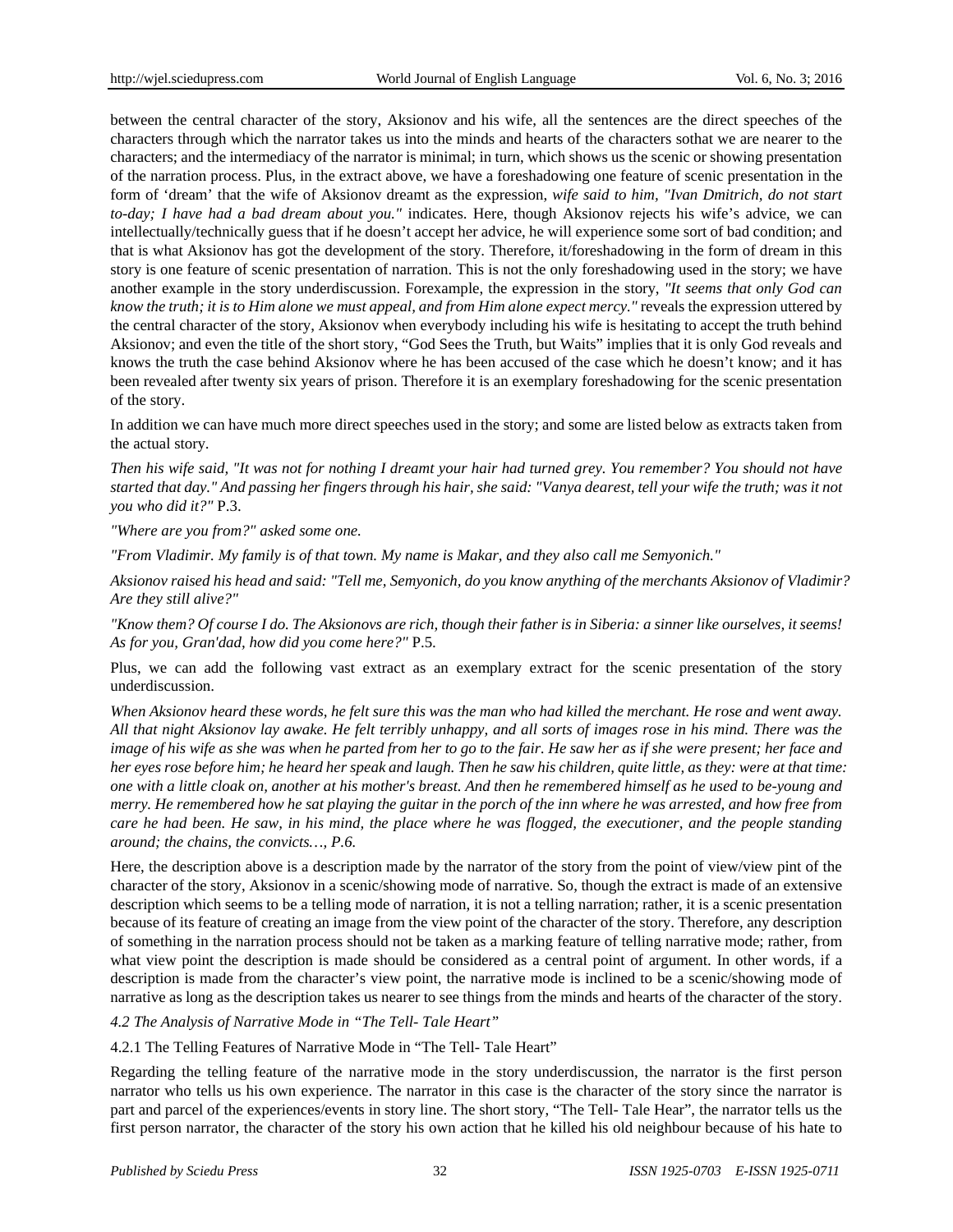the colour of eye what the neighbour has not because of other rigorous factor; and the narrator in this story is the character to the narrated story sothat there is not authorial involvement in the narration process. It is the narration in which narration is made through absolute first person narrator. It is only through one/the central character of the story the narration is made. We have only few direct discourses/ direct speeches and direct thoughts of characters' like:

…*when my thumb slipped upon the tin fastening, and the old man sprang up in bed, crying out --"Who's there?",* p. 1. *He had been saying to himself --"It is nothing but the wind in the chimney --it is only a mouse crossing the floor," or "It is merely a cricket which has made a single chirp."* P.2*.* 

Even these direct discourses are not indicators of the authorial involvement of narration for one thing; these are direct discourses which show the direct utterances and thoughts of characters in the story. Plus, these direct discourses in the short story underdiscussion are quoted by the central character about the other character, not by the narrator as a representative of the author.

All in all, we couldn't find any signal which shows us the presence of the authorial involvement in the whole narration process of the short story underdiscussion. Thus, the short story doesn't have any authorial involvement features of narrative mode. As it has been indicated above, we couldn't find any word of the author since the narrator is fully the character of the story in the whole text of the story; all the words are the words of the characters of the story.

4.2.2 The Showing Features of Narrative Mode in "The Tell- Tale Heart"

The narrator begins the short story ingeneral and the first page in particular with the character's stream of consciousness or interior monologue that implies to know what is going on the character's mind as:

*TRUE! --nervous --very, very dreadfully nervous I had been and am; but why will you say that I am mad? The disease had sharpened my senses --not destroyed --not dulled them. Above all was the sense of hearing acute. I heard all things in the heaven and in the earth. I heard many things in hell. How, then, am I mad? Hearken! and observe how healthily --how calmly I can tell you the whole story, p.1.* 

This is a showing mode of narration which brings us to the mind and heart of the central character in stream of consciousness in the form of apostrophe in which the character seems to address his idea to someone else where there is not any one to listen/hear him. In addition the stream of consciousness of the character in which the conflict is introduced advances in the following way:

*It is impossible to say how first the idea entered my brain; but once conceived, it haunted me day and night. Object there was none. Passion there was none. I loved the old man. He had never wronged me. He had never given me insult. For his gold I had no desire. I think it was his eye! yes, it was this! He had the eye of a vulture a pale blue eye, with a film over it. Whenever it fell upon me, my blood ran cold; and so by degrees –very gradually --I made up my mind to take the life of the old man, and thus rid myself of the eye forever… Now this is the point. You fancy me mad. Madmen know nothing. But you should have seen me. You should have seen how wisely I proceeded --with what caution…* p.1.

Moreover, the stream of consciousness or the interior monologue has reached in its tensed mood in the end part of the story when the police officers are coming to disclose the matter, experienced by the central character as it is revealed in the textual extract below.

*No doubt I now grew very pale; --but I talked more fluently, and with a heightened voice. Yet the sound increased --and what could I do? It was a low, dull, quick sound --much such a sound as a watch makes when enveloped in cotton... Why would they not be gone? I paced the floor to and fro with heavy strides, as if excited to fury by the observations of the men --but the noise steadily increased. Oh God! What could I do? ...Was it possible they heard not? Almighty God! --no, no! They heard! --they suspected! –they knew! --they were making a mockery of my horror!-this I thought, and this I think,* p.3.

These are not the only textual clues which show us the narrator takes the authorial involvement is far from the narration process in which we can directly approach the characters like drama in a scenic manner. For example, we can have the following extract which shows as the figural aspect of the narration process.

*Upon the eighth night I was more than usually cautious in opening the door. A watch's minute hand moves more quickly than did mine. Never before that night had I felt the extent of my own powers--of my sagacity. I could scarcely contain my feelings of triumph. To think that there I was, opening the door, little by little, and he not even to dream of my secret deeds or thoughts. I fairly chuckled at the idea; and perhaps he heard me; for he moved on*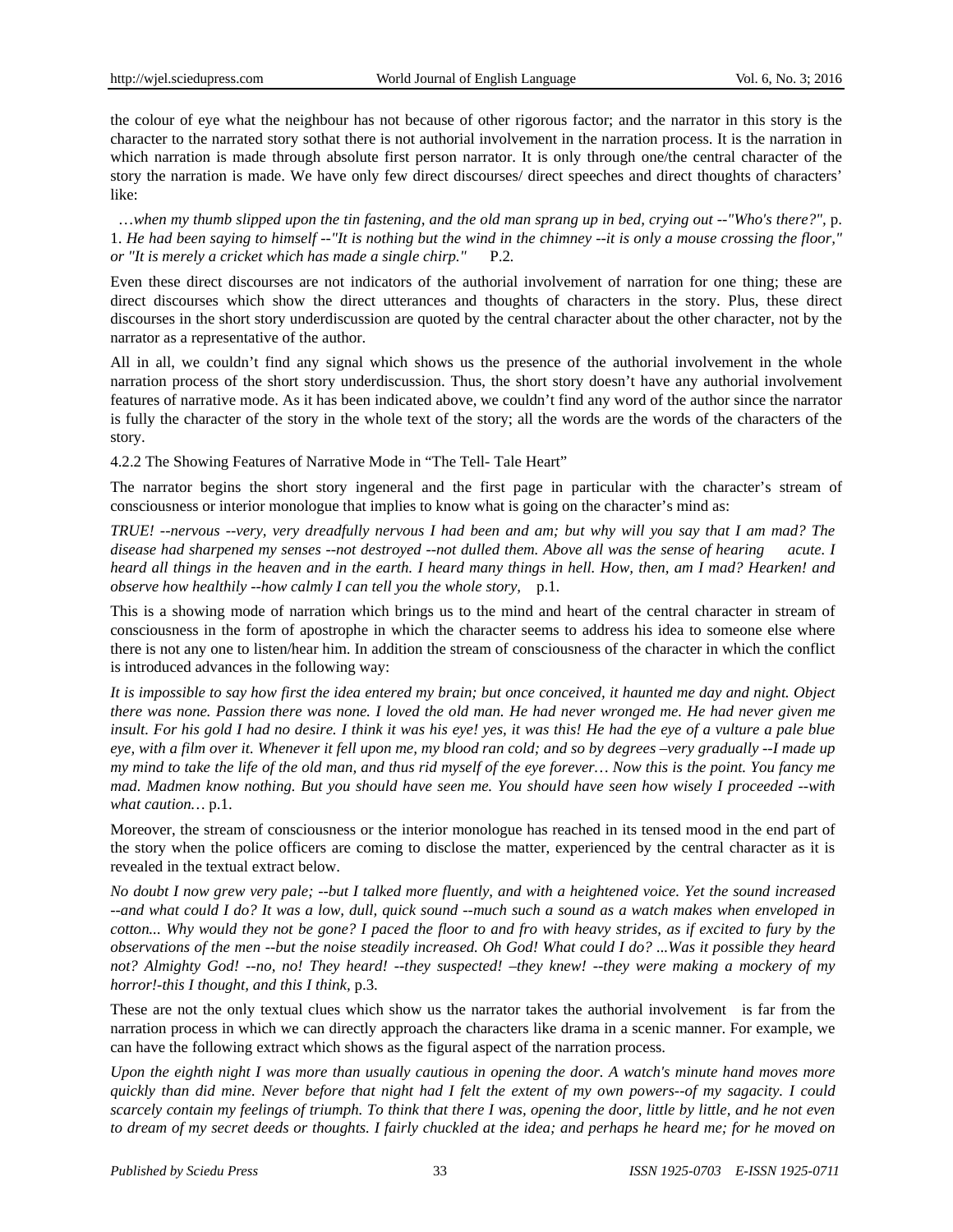*the bed suddenly, as if startled. Now you may think that I drew back --but no. His room was as black as pitch with the thick darkness, (for the shutters were close fastened, through fear of robbers,) and so I knew that he could not see the opening of the door, and I kept pushing it on steadily, steadily,* P.1.

As a first person narrator and a single story line due to the nature of short story, the narrator has a problem of consideration in time and space or a problem of moving here and there so that there will be a gap in the mind style of the narrator so that he/she will consider the world only from his/her perspective. For example, the expression, *when the entire world slept,* implies that the narrator's knowledge gap due to the reasons mentioned above. Here, the narrator is considering as the entire world has a night time. Here, is the extract quoted.

*Presently I heard a slight groan, and I knew it was the groan of mortal terror. It was not a groan of pain or of grief --oh, no! –it was the low stifled sound that arises from the bottom of the soul when overcharged with awe. I knew the sound well. Many a night, just at midnight, when the entire world slept, it has welled up from my own bosom, deepening, with its dreadful echo, the terrors that distracted me. I say I knew it well, P.1.* 

All in all, as it has been indicated above, the short story, "Tell-Tale Heart" is narrated in showing mode of narration it might be due to the content/story entertained. The story is all about an individual's confession to his guilty of killing an old man due to not rigorous conflict, it is simply due to the unpleasant colour what an old man has as it has been expressed in the extract below.

*It is impossible to say how first the idea entered my brain; but once conceived, it haunted me day and night. Object there was none. Passion there was none. I loved the old man. He had never wronged me. He had never given me insult. For his gold I had no desire. I think it was his eye! yes, it was this! He had the eye of a vulture a pale blue eye, with a film over it. Whenever it fell upon me, my blood ran cold; and so by degrees –very gradually --I made up my mind to take the life of the old man,* p.1.

Therefore, it might be due to this reason that the narration is inclined to be showing mode of narration since authorial involvement is nearly not existed so that the central character can keep this unusual experience personal or secret though he is not able to keep it secret as the final part of the story revealed this secret.

In addition, as the narrator is not directly involved as an authorial involvement in the narration of the story, all the issues entertained in the story are narrated from the point of view of the characters sothat the narration mode employed in the narration process is a almost nearly to be showing/scenic narrative mode.

Plus, the narration uses the title as a foreshadowing to the result and probably the theme of the story. Thus, the title, "The Tell-Tale Heart" the world "Tell" is used as a noun and it may imply that it is the story, told by the hear or it is the story/ tale belongs to the heart; and it is the heart of the dead man supposed to knock the ear and general feeling of the killer which leads him to reveal the case, expected to be secret to him. In turn foreshadowing is one feature of showing/ scenic narrative mode.

#### **5. Conclusion**

So far, the analysis of the two short stories written by two different authors presented or narrated in different ways. The former short story, "God Sees the Truth, but Waits" by Tolstoy is narrated both in a scenic and telling mode of narration in which authorial involvement is highly seen in some parts of the story; whereas, the second short story, "The Tell- Tale Heart" by Poe is narrated fully in a scenic mode of narration where the authorial involvement is highly absent. Therefore, technique or narrative mode is personal so that we can conclude as there is not one universally accepted way of narration used by different writers for the narration/presentation of one issue probably even by a single writer in different literary texts as stylisticians, like Lech and short say style is the man .

In addition mostly, description is taken as the signal which shows us the telling mode of narration. However, the short story, "The Tell- Tale Heart" there is the description which can be seen as a signal of a showing/scenic mode of narration; and it might be true because of the nature of the description. The description made is from the point of view of the character, not from the point of view of the narrator where there is not authorial involvement in the description process.

#### **References**

Alem, S. (2011). *Narrative mode on selected Aimattadoo's short stories*. Mekelle University.

Bale, M. (1997). *Narratology: Introduction to the theory of Narratives*(3rd ed.). England: Ashagate Publishing